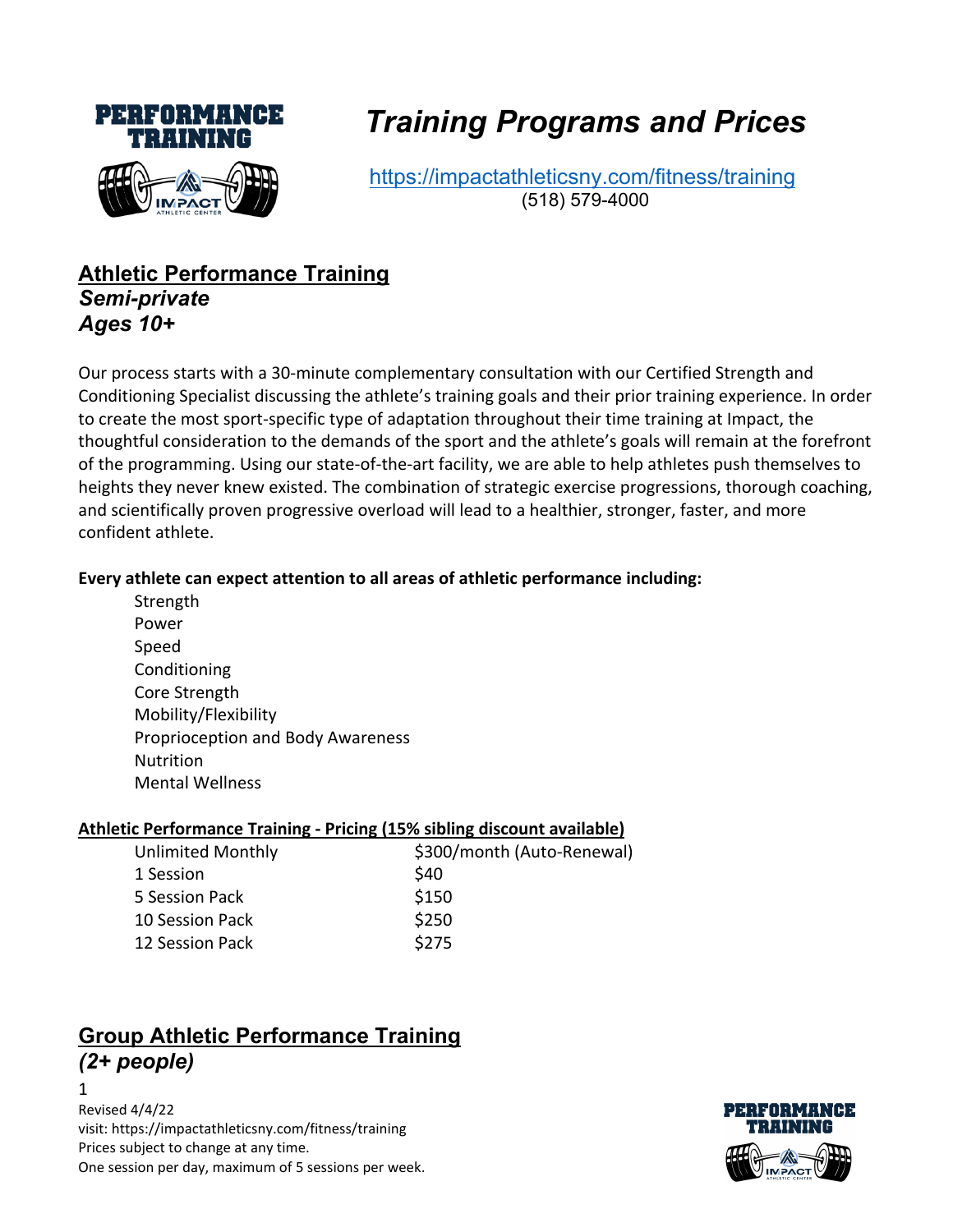# *Age 10+*

Coaching in the collegiate setting for over five years, our staff is excited to welcome groups that desire real, scientifically backed training with detailed programming. This option is excellent for groups of friends and/or school, AAU and Club teams. *Group Athletic Performance Training* at Impact will mimic what a college weight room training session looks like in order to prepare athletes for the next level and get a leg up on their competition. *Group Athletic Performance Training* will give the athletes an opportunity to receive thorough attention from our elite performance staff while also building camaraderie with their teammates. Modifications will be made for athletes with lingering injuries. This program also includes a group nutrition education session with our staff. IAC Performance is not responsible for forming your training group. If purchasing this package, the client must establish or join an existing group. This package cannot be used for individual training sessions.

#### **Every team can expect attention to all areas of athletic performance including:**

**Strength** Power Speed Conditioning Core Strength Mobility/Flexibility Proprioception and Body Awareness Nutrition Mental Wellness Team Building

#### **Group Athletic Performance Training** - **Pricing (15% sibling discount available)**

Group 5 Pack  $$100$  (Per Person) Group 10 Pack \$175 (Per Person) Group 12 Pack \$200 (Per Person)

School/AAU/Club Team Contact Coach Smalley for details/pricing Unlimited Monthly \$225/month (Per Person) (Auto-Renewal)

**Adult Personal Training** *Individual Age 21+*

2 Revised 4/4/22 visit: https://impactathleticsny.com/fitness/training Prices subject to change at any time. One session per day, maximum of 5 sessions per week.

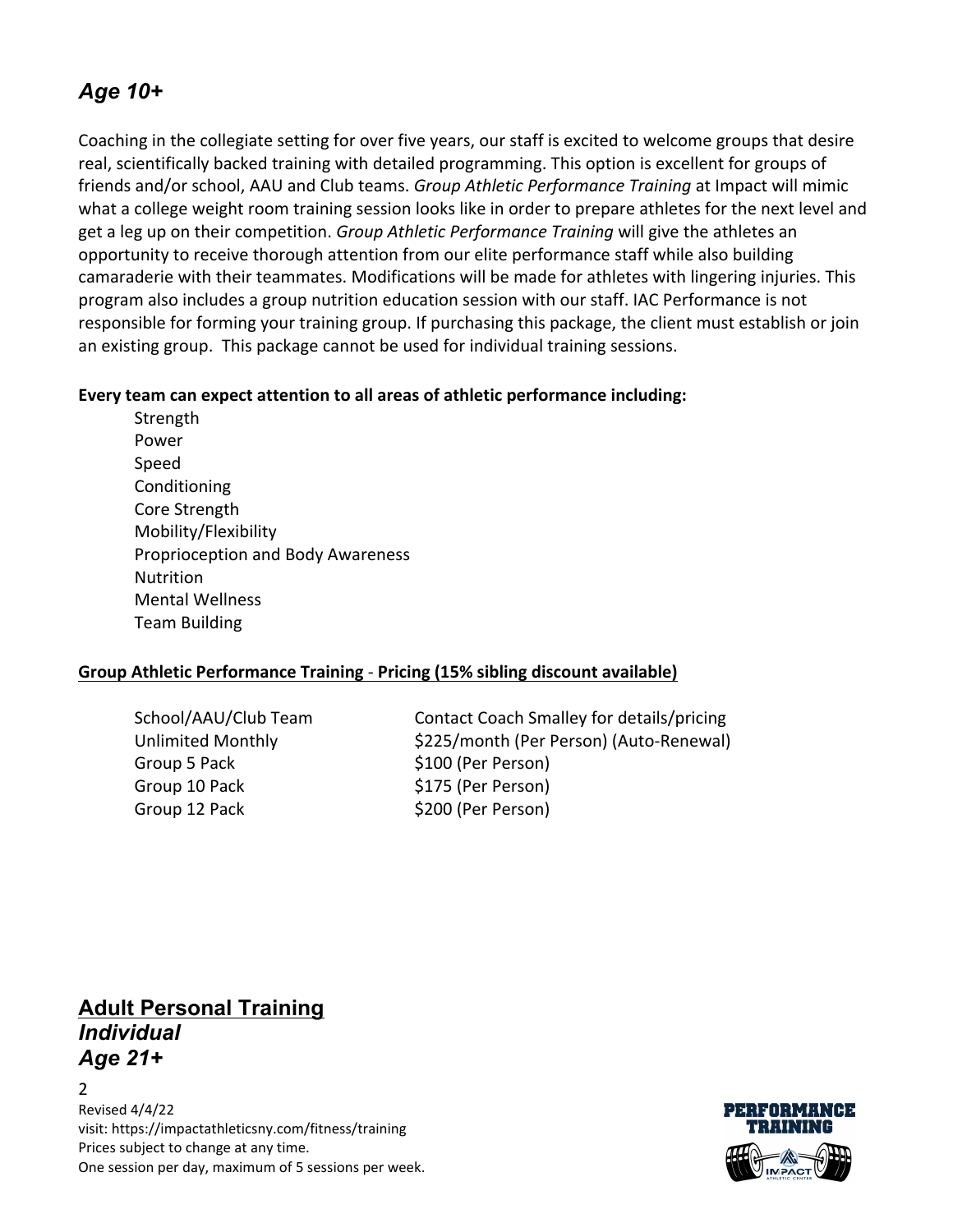Our *Adult Personal Training* programming is always based on the client's goals. Once a client chooses this option, they will sit down with one of our Certified Performance Coaches and discuss what they are trying to improve. Our holistic view of health and wellness drives how we connect with each client. After a full movement screening, we will discuss the client's health history and identify areas where improvement can be made. We then create a personalized training program based on the individual's goals, prior training experience, and health history.

#### **This program includes but is not limited to:**

Learning to train pain free Strength Weight Loss Improved Mobility/Flexibility Conditioning Mental Wellness

#### **Adult Personal Training - Pricing**

| Unlimited Monthly | \$325/month (Auto-Renewal) |
|-------------------|----------------------------|
| 1 Session         | \$40                       |
| 5 Session Pack    | \$175                      |
| 10 Session Pack   | \$250                      |
| 12 Session Pack   | \$300                      |

### **Active Recovery Session with Certified Strength and Conditioning Specialist** *Individual Age 10+*

At Impact, recovery is a valued part of athletic performance. On an individual basis, athletes can sign up for sessions with our Certified Strength and Conditioning Specialist for soft fascia tissue release using our therapy percussion gun and guided stretching to increase mobility.

#### **Active Recovery Session - Pricing**

| 30-minute session            | \$30       |
|------------------------------|------------|
| 1 Hour Session               | <b>S50</b> |
| 5 Pack of 30-minute sessions | \$125      |
| 5 Pack of 1 Hour sessions    | \$225      |

## **Vertimax Jump Program** *Individual*

3 Revised 4/4/22 visit: https://impactathleticsny.com/fitness/training Prices subject to change at any time. One session per day, maximum of 5 sessions per week.